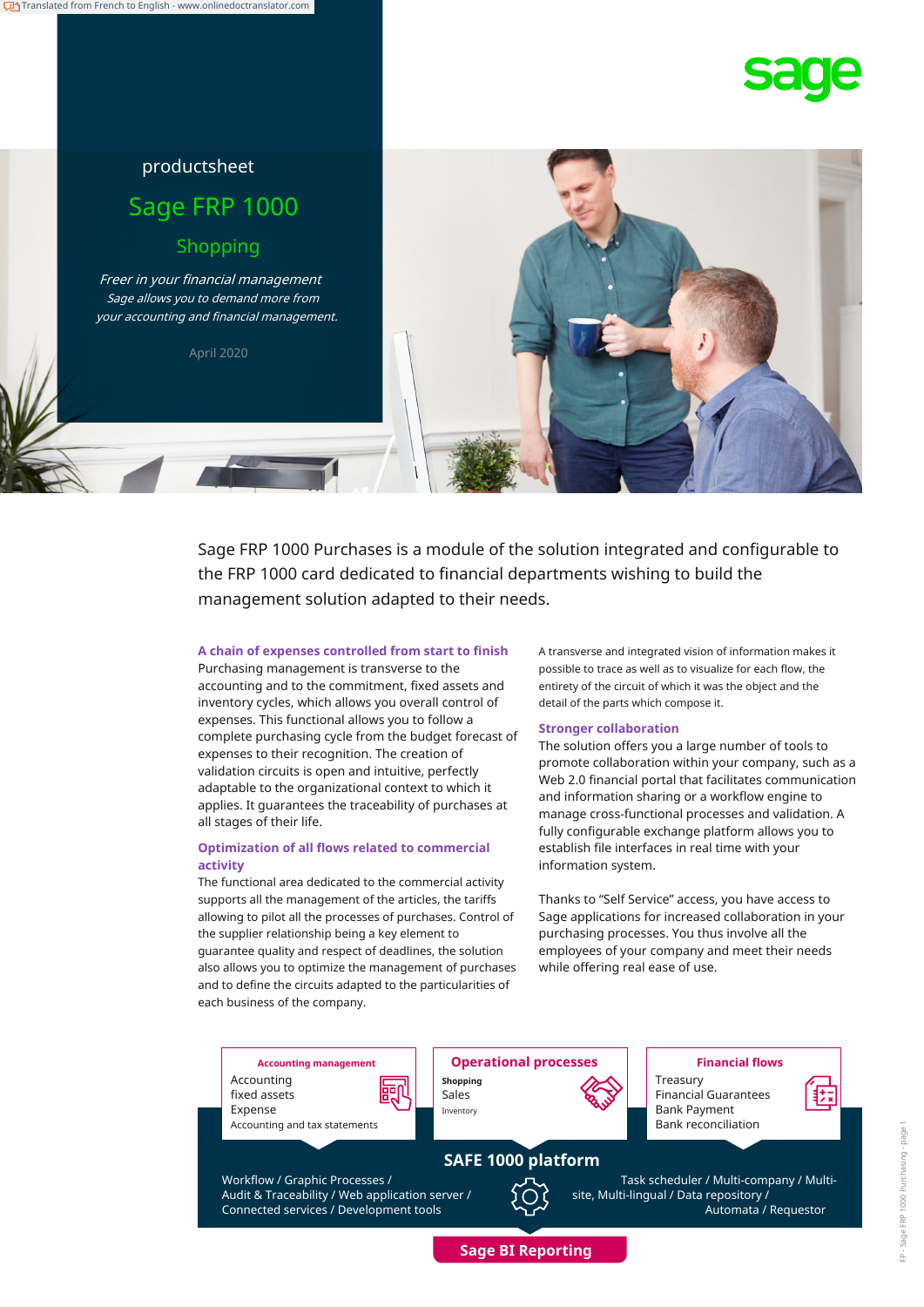#### The advantages of the offer

#### **Trust**

> Sage FRP 1000 Achats integrates the facilitating functions within the framework of the GDPR $(1)$ (General Data Protection Regulation)

#### **Traceability**

> of the purchase request. Validation circuit adaptable to the organization of the company

# > subscription **Budget management**

> upstream of the order

# **Issuance and integration**

> electronic invoices thanks to the Sage eFacture platform

#### **Decision-making environment**

> complete with performance indicators, management tools, dashboard library and ready-to-use reports

#### **Circuit management**

> purchasing logistics

#### **Contract management**

# Fonctionnalities

#### **General environment**

Multi-company, single or multi-base, multi-establishment, multi-currency, multi-role third party, intra-group flow management, multilingual management, personalized offices.

Budget management upstream of the order Thanks to the management functionalities allowing you to obtain an overview of the budgets, you have real time and without tunnel effect – the availability of the budget. You arbitrate and make your decisions based on the precise situation of the company.

#### **Traceability of the purchase request**

You have a detailed view of the journey of a purchase request both from the point of view of the approved validation stages (technical, budgetary, financial) and the follow-up of this request in its life cycle: order and invoice attached to this request.

# **A collaborative portal for entering and**

# **monitoring requests in real time**

You involve your collaborators in the internal processes (by a decentralized entry for example), from the expression of the need to the realization of the expenditure. You keep an optimal traceability of the expenses of the company.

#### **Commitments in brief**

Management of 3 levels (pre-commitment, commitment, completed), customizable validation circuits (requests, refusals, validations), management of super-signatories who can bypass steps, logging of the progress of a commitment (states processed, signatory, date, reason for refusal).

## **Expert functions to go beyond accounting**

The solution takes into account all financial flows beyond accounting (general, auxiliary, analytical and budgetary) for 360° management of accounting and financial management:

commitment management, purchase management, sales administration, inventory management, expense report management, business follow-up (purchases, sales, expense reports)…

# **An electronic invoice processing platform for**

**productivity gains** Through the Sage eFacture platform accessible as a connected service, you have a hosted invoice exchange solution that allows you to issue and/or integrate electronic invoices. Natively integrated into Sage solutions, it automates the flow of dematerialized invoices, in complete security and in compliance with legal requirements.

#### **Purchasing channel**

Optional purchase chain (optional management of purchase requests, orders, deliveries), automatic or semi-automatic reconciliation of invoice lines with a request

of commitment, creation of purchase proposal from the commitments, possibility of automatically sending email to the supplier, direct access to purchasing information from the commitment request, parts explorer allowing to follow the purchasing circuit, control the correct receipt of products, management of the invoicing cycle, accounting for purchase invoices.